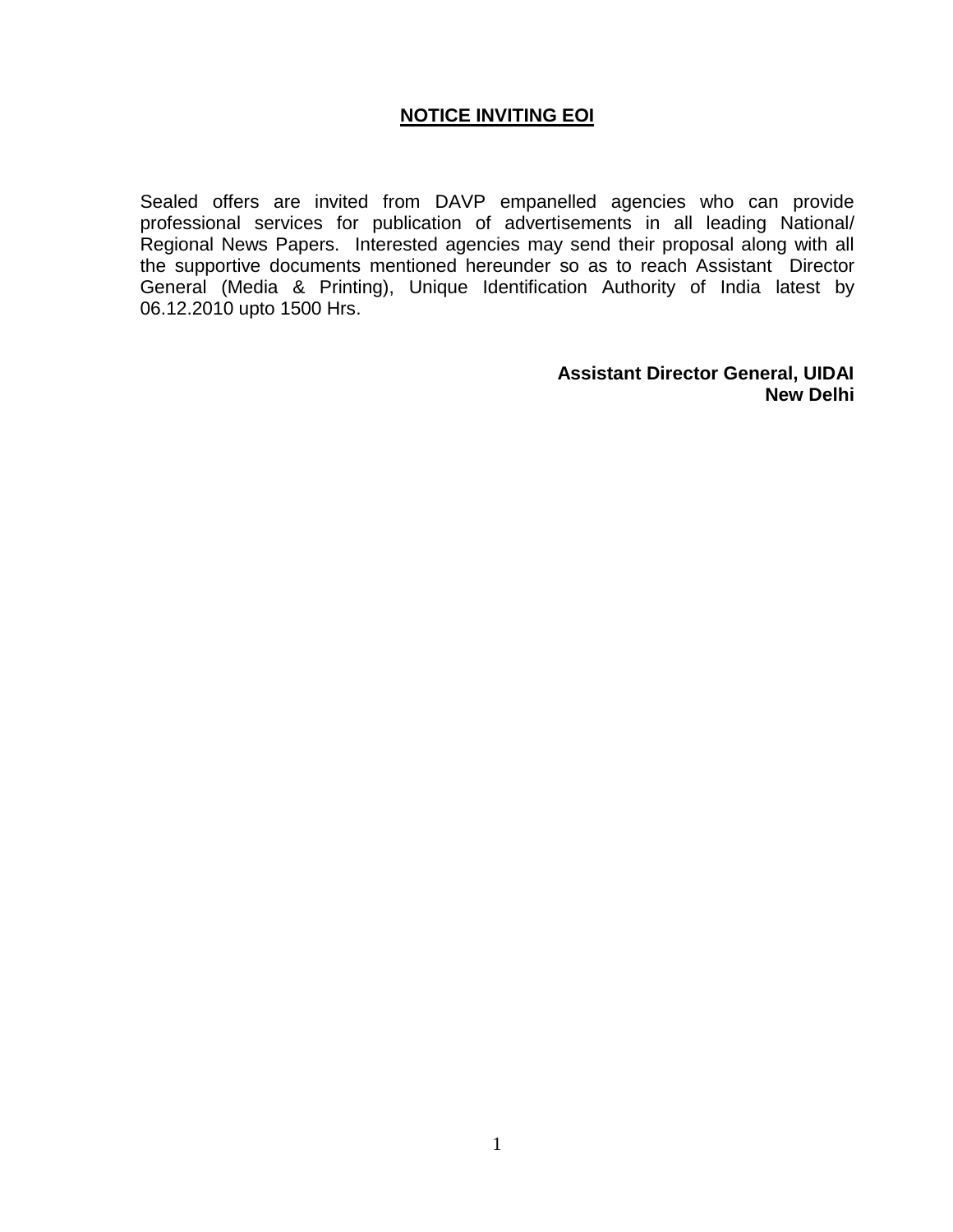# **Unique Identification Authority of India**

**Release of Advertisements** 

**through** 

**D.A.V.P. Empanelled Advertising Agencies**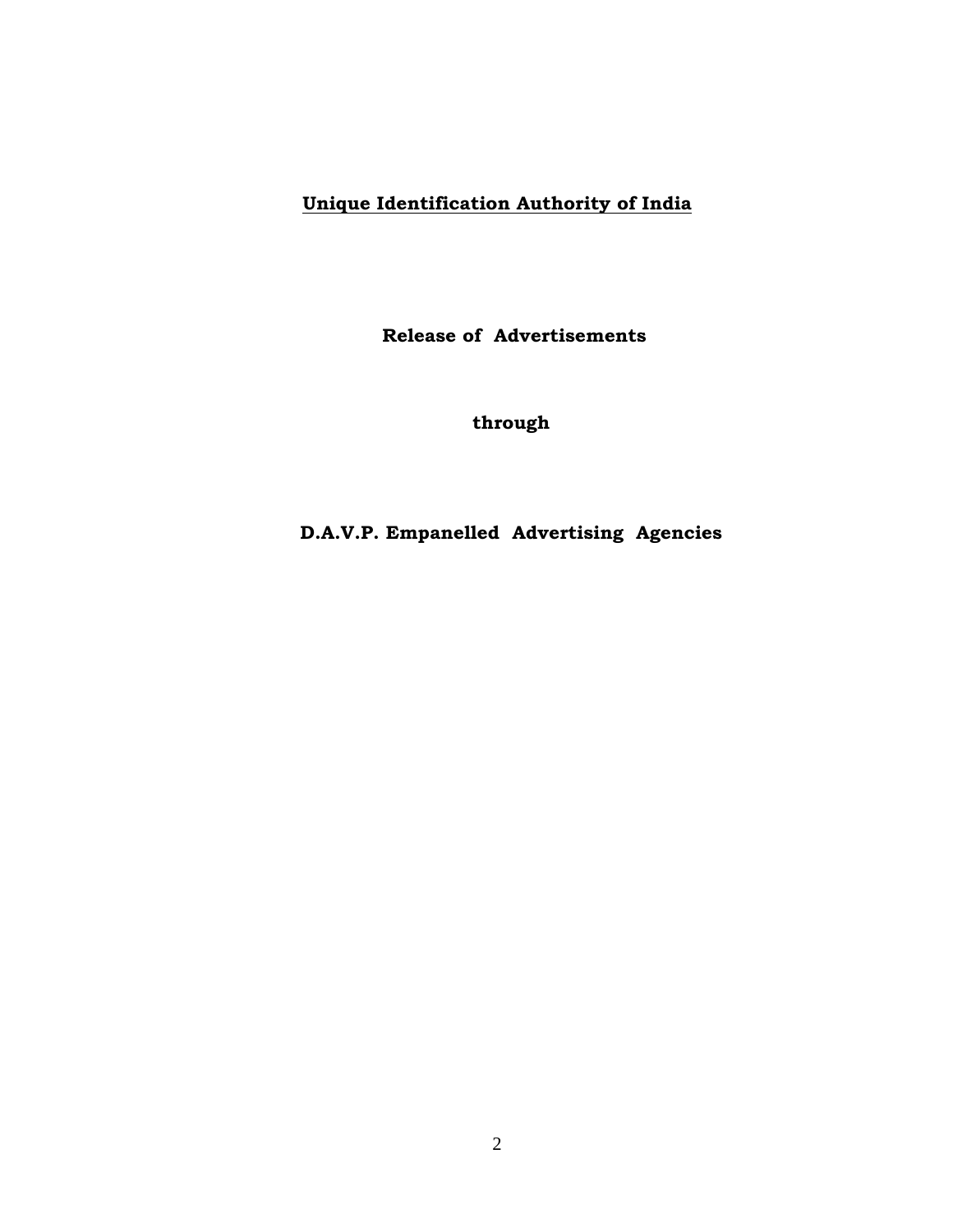### **1. Invitation to Tender**

A media list comprising the suitable newspapers will be prepared keeping in view the need and relevance of advertisement message and the target readers and the advertisements will be released accordingly.

- i. The advertisements will be released through the empanelled advertising agencies on DAVP rates.
- ii. The advertisements on All India basis will be considered and released as per the requirement of the advertisement only on the recommendation of UIDAI.
- iii. All the advertisements will be released through the agencies on rotation basis or through the mechanism considered appropriate by the competent authority of UIDAI.

## **2. Criteria for Release of Advertisement**

The UIDAI will empanel only five Advertising Agencies to release Advertisements through them on rotational basis. However, the act of empanelment shall not prohibit the UIDAI to release advertisement directly through DAVP.

### **3. Process for Release of Advertisement**

- i. The agency will depute a qualified representative for the collecting the matter for advertisement from the Asst Director General (Media) of UIDAI.
- ii. The matter will be sent to three empanelled advertising agencies for drafting the creative part of the advertisement.
- iii. The agencies shall design the creative part of the advertisement(s) without charging any cost on the subject given by UIDAI.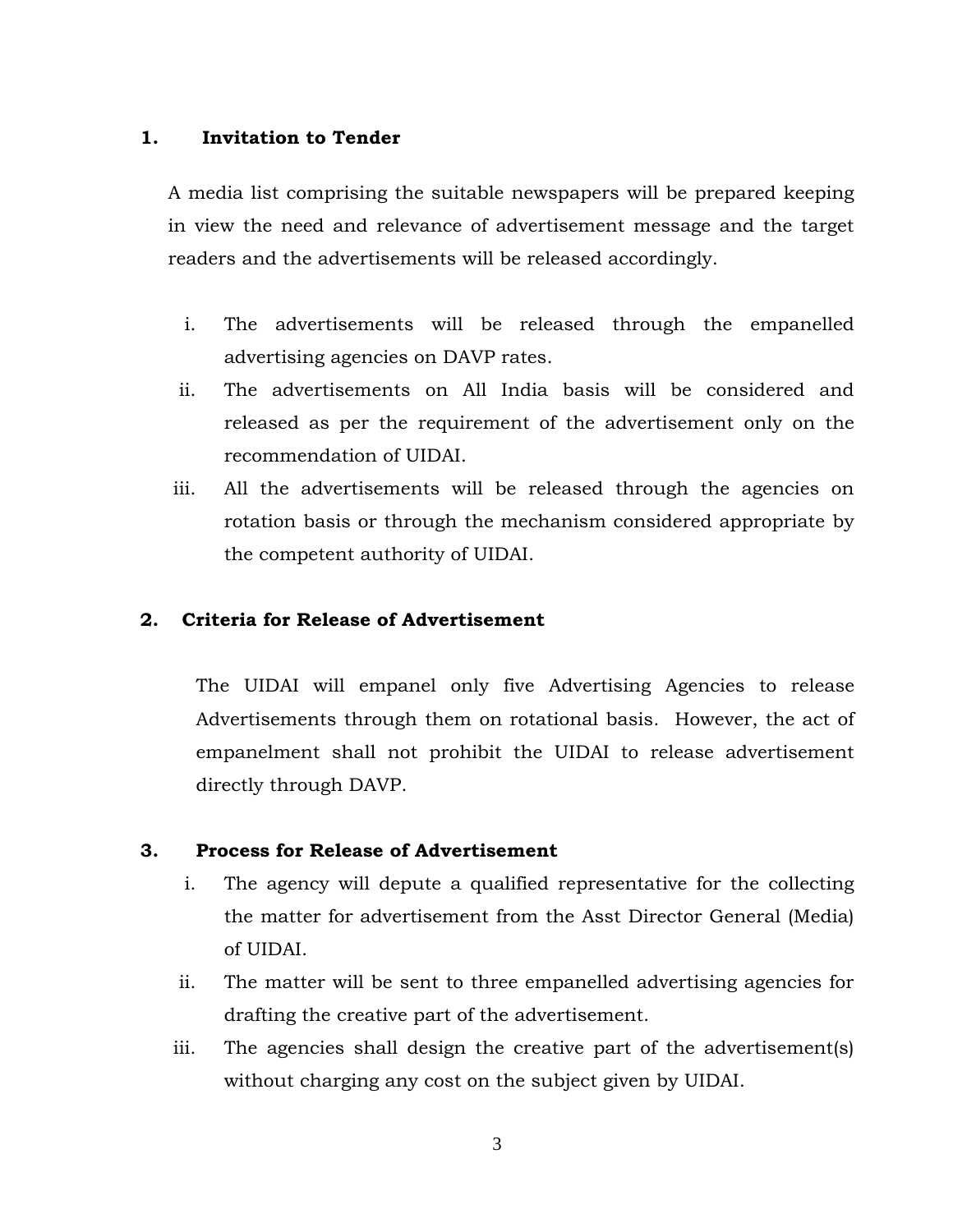- iv. The best creative of the advertisement prepared by the advertising agency will be selected by the UIDAI for publishing.
- v. The agency will arrange to get the advertisement published in the desired newspapers and on desired dates, at DAVP rates.
- vi. The agency will release all the advertisements in the minimum possible space, as per the set standards/specifications, in the newspapers .
- vii. If the advertisement is misprinted and published wrongly, the concerned agency will arrange to publish corrigendum at its own cost at the earliest. In case the agency fails to get the corrigendum published within the time limit the decision of the UIDAI authorities will be final with regards to payment of bill.

## 4. **Eligibility Criteria**

Bidders must confirm to the eligibility criteria given below:-

- i. Be on the panel of DAVP, Government of India.
- ii. Have accreditation of Indian Newspapers Society (INS) for at least 15 years.
- iii. Must have their head office in Delhi/New Delhi with state-of-theart infrastructure and trained manpower. The firm should have operational offices or alliances with partners having operations preferably across the entire country but certainly in Delhi, Mumbai, Bengaluru, Hyderabad, Ranchi, Chandigarh, Guwahati and Lucknow. In case of partnerships with other companies; partnership agreement and details of assignments handled together
- iv. Must have a turnover of over Rs. 25 crores in the last 2 financial years and established clientele base. The turnover of print media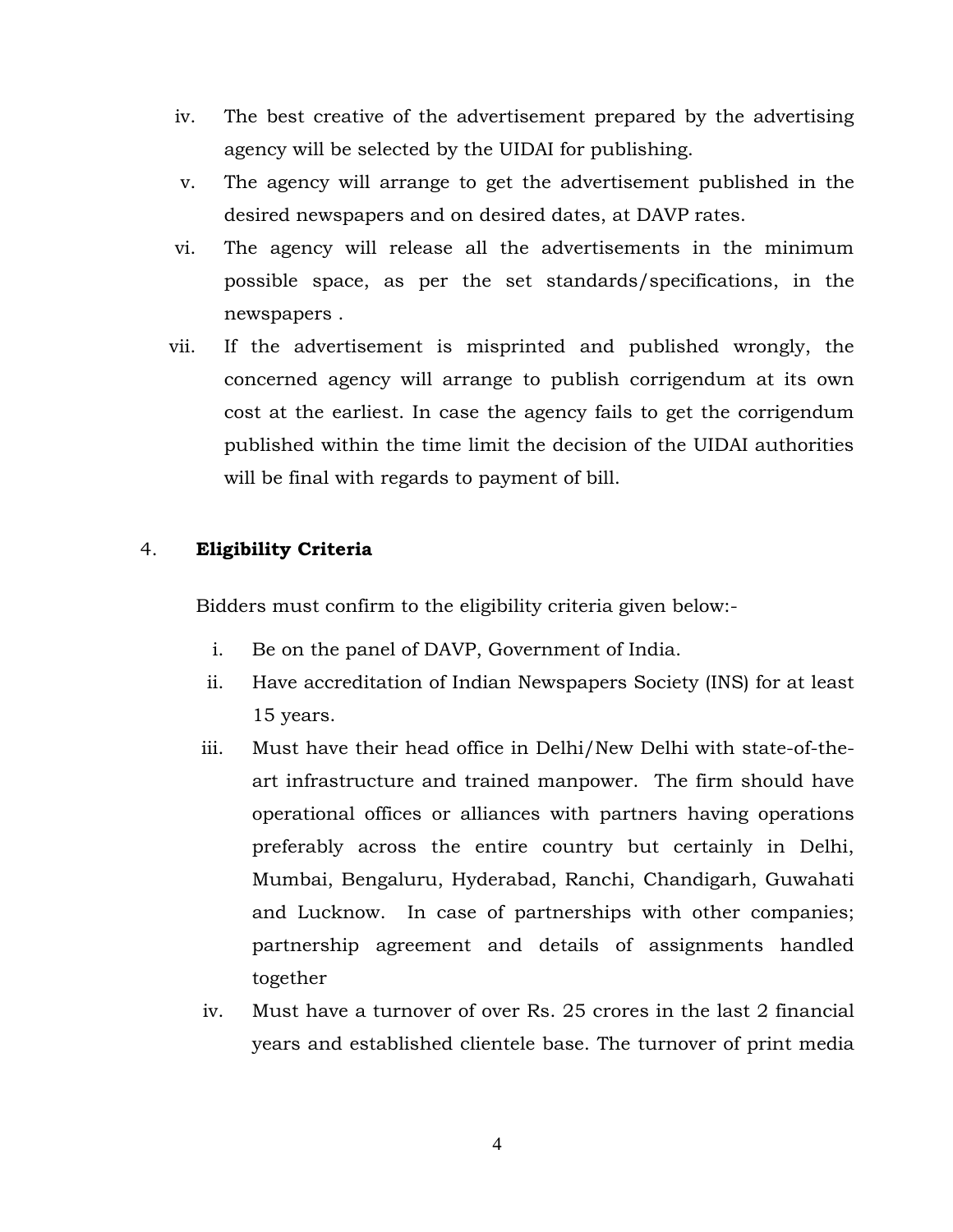only will be considered. A certificate to this effect should be enclosed with the application.

- v. Have All India reach so as to enable prompt delivery of material(s) for country wide publication.
- vi. Creativity in advertising should be of high standard befitting the expectations of the authority.
- vii. Have proficiency and proof reading facilities in major Indian languages.
- viii. Have minimum 15 years experience in advertising and mass communication.
- ix. The agency should have an impressive background in the advertising market with exposure of working with Ministries/Departments of Government of India for at least six years.
- x. The contract will be signed initially for a period of two years, extendable to a period depending on the mutual agreement of UIDAI and the agency with such modifications as may felt necessary. During the period of agreement, the terms and conditions of the contract will not be subject to any change.

### **5. Performance Security Deposit**

The successful Tenderers will have to deposit Performance Security Deposit of Rs. 50,000/- (Rupees Fifty thousand only) in the form of Account Payee Demand Draft or Bank Guarantee issued by reputed Bank or Fixed Deposit Receipt (FDR) made in the name of the Agency but hypotheticated to the Pay & Accounts Officer, UIDAI, New Delhi covering the period of contract.

#### **6. Payment**

i. Payment to the agency will be made within 60 (sixty) days from the date of submission of bills, accompanied copies of the published advertisements in the respective newspapers.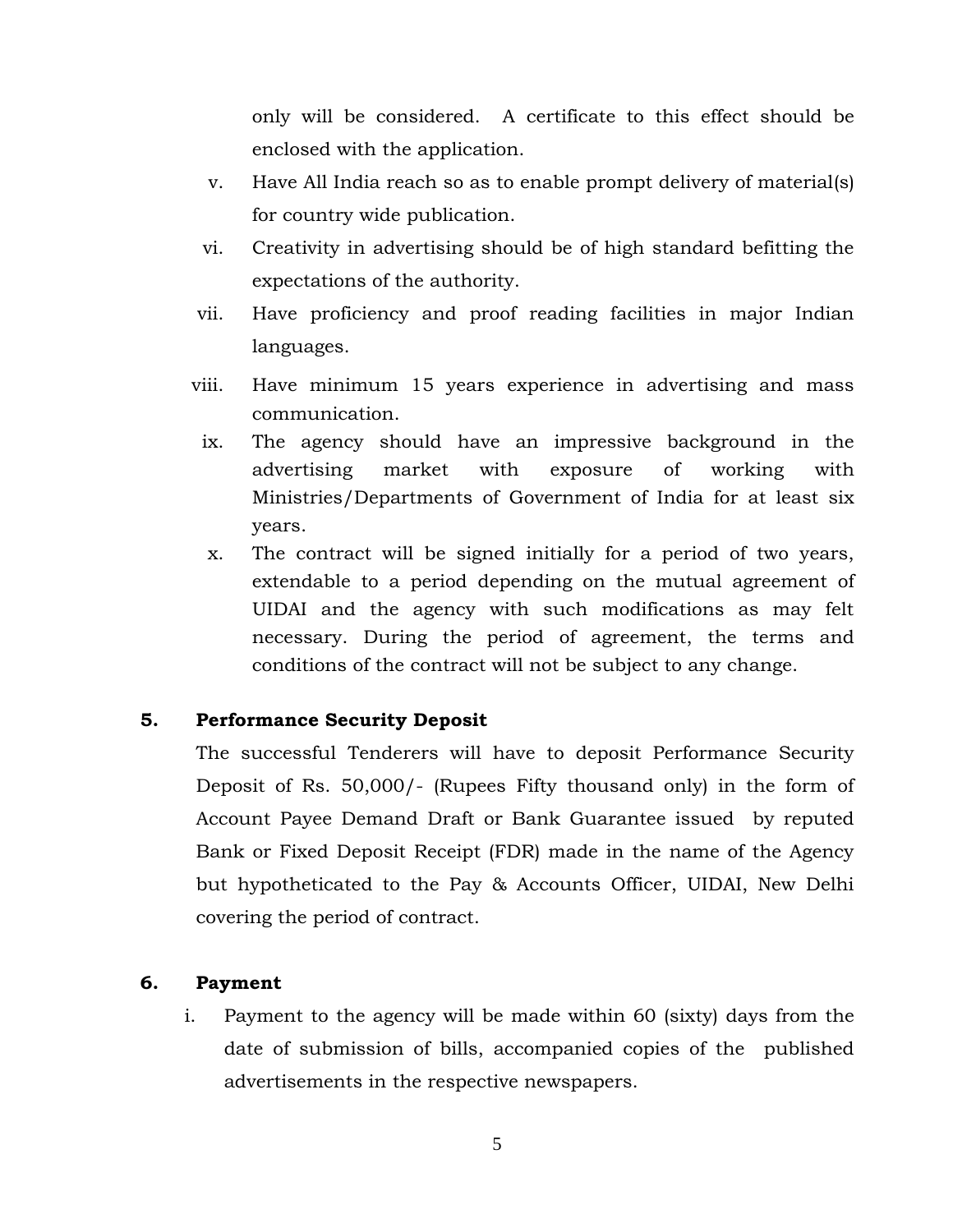- ii. The payment will be made strictly as per the DAVP rates, which are applicable to UIDAI.
- iii. The service tax will be paid extra at the rate determined by Government of India from time to time. The agency will have to deposit the service tax to the Government and submit documentary evidence of such deposit to UIDAI.
- iv. No extra payment as creative charges will be paid to the agency for creation of designs, layouts and copywriting of advertisements.

# **7. Penalty**

UIDAI will have the sole right to impose penalty for deficiency in services on the following grounds:

- i. If the agency fails to complete the work in the scheduled time-frame, UIDAI will be at liberty to get the work done from other advertising agencies at the risk and cost of the defaulting agency and may also impose penalty on it.
- ii. The UIDAI reserves its right to deduct appropriate amount from the bill in case the work undertaken by the agency on behalf of UIDAI is found substandard or unsatisfactory or not as per the specifications given by UIDAI.
- iii. In case of default on the part of advertising agency UIDAI shall reserve the right to forfeit the security deposit either in part or full, besides any other action(s) as deemed fit.
- iv. If the Service provided by the Agency is found to be unsatisfactory or if at any time it is found that the information provided for empanelment is false, the UIDAI reserves the right to remove such agency from the empanelled list along with forfeiture of Security

# 8. **GENERAL INSTRUCTIONS FOR TENDERING**

a) The tenders are to be submitted to the Assistant Director General (Media & Printing), Unique Identification Authority of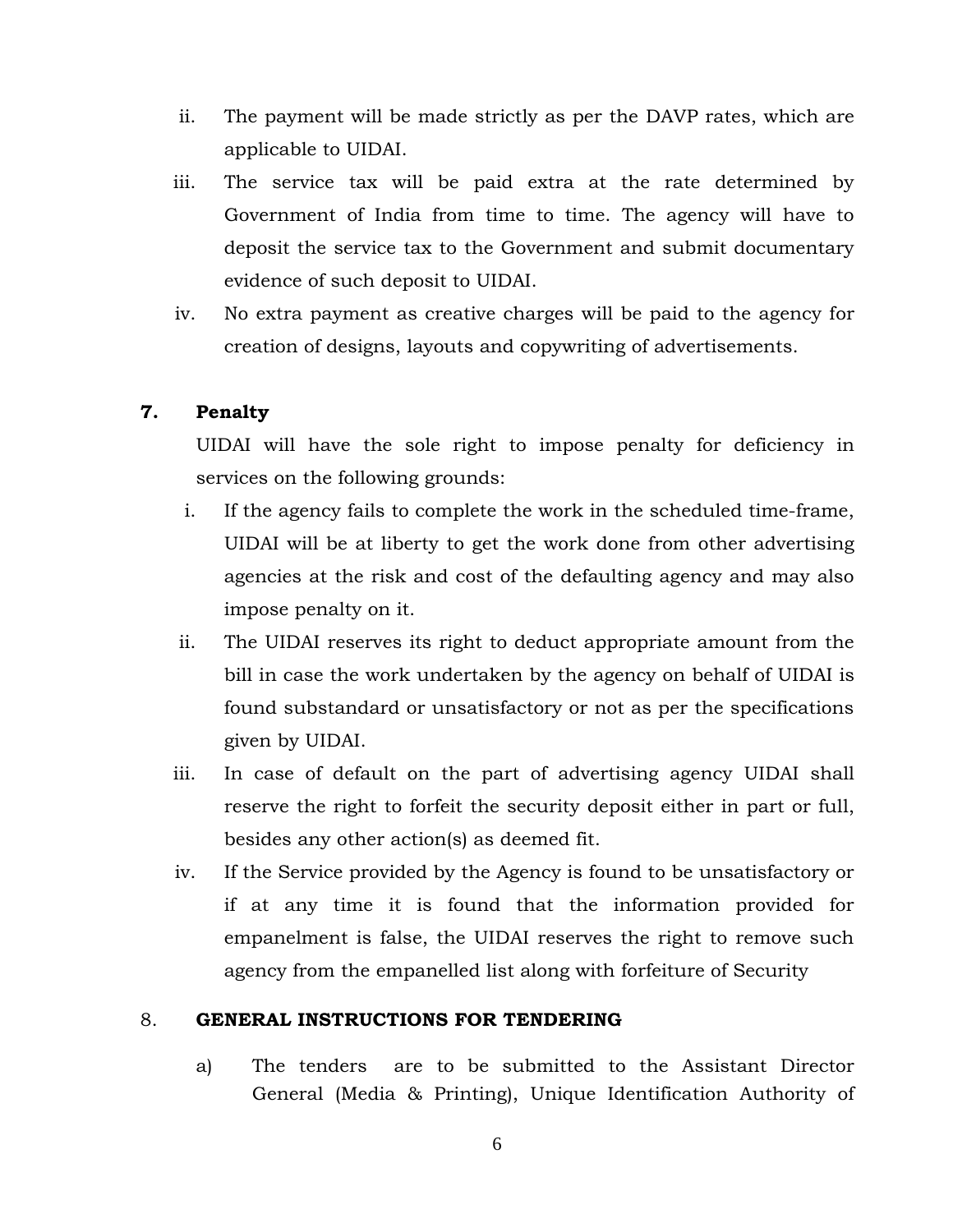India, Jeevan Bharati, 3rd Floor, Tower-II, Connaught Circus, New Delhi – 110 001

b) Important Dates.

| S1.<br>No. | <b>Details</b>                     | Date & Time               |
|------------|------------------------------------|---------------------------|
| (i)        | Last date of acceptance of tenders | 06.12.2010 upto 1500 hrs. |
| (ii)       | Date of opening of bids            | 08.12.2010 at 1100 hrs.   |

- c) The Agency shall have to submit single composite tender, in the format, specified at Annexure-I, based on which the Agency will be considered for empanelment.
- d) Tender response should be sent in one envelope marked as 'TENDER FOR EMPANELMENT OF ADVERTISING AGENCIES".
- e) The sealed envelope should reach Unique Identification Authority of India by 06.12.2010 not later than 1500 hrs.
- f) Bids received after the due date and time or without necessary documents will be rejected.
- g) Firms may send one representative on their behalf to be present when the sealed envelopes are opened.
- h) Firms may contact Mr. Awadhesh Kumar Pandey on 011- 49819805 or send e-mail to [awadheshuidai@gmail.com](mailto:awadheshuidai@gmail.com) for any clarification.
- i) The successful Tenderers will have to deposit Performance Security Deposit of Rs. 50,000/- (Rupees Fifty thousand only) in the form of Account Payee Demand Draft or Bank Guarantee issued by reputed Bank or Fixed Deposit Receipt (FDR) made in the name of the Agency but hypotheticated to the Pay & Accounts Officer, UIDAI, New Delhi covering the period of contract. The Performance Security should remain valid for a period of 60 days beyond the date of completion of all contractual obligations by the firms. In case the Contract is further extended beyond the initial period, the performance security will have to be accordingly renewed by the successful empanelled agencies.
- j) Conditional Bids shall not be considered and will be out-rightly rejected in the first instance.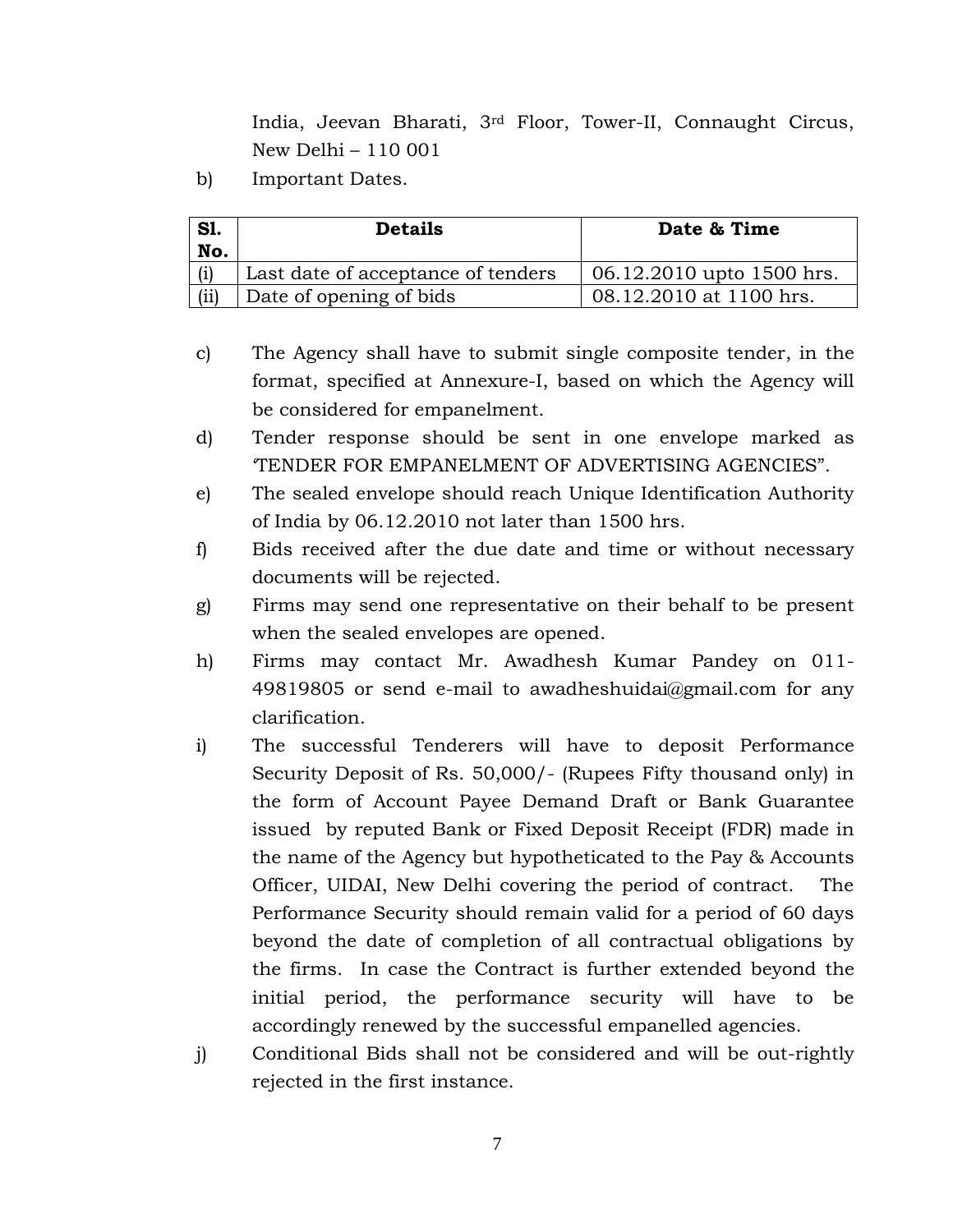- k) All entries in the Tender Form should be legible and filled clearly. If the space for furnishing information is insufficient, a separate sheet duly signed by the authorized signatory may be attached. In case of any cutting or over writing in the bid application, the same should be attested by the person authorized to sign the tender bids. Each page of the Tender should be signed by the Tenderer or by his authorized signatories with seal of the Agency.
- l) Evaluation of bids: Preliminary scrutiny of the tender document will be done by a Tender Evaluation Committee to determine whether the documents have been properly signed and all relevant papers submitted. Tenders not conforming to such requirements will be prima facie rejected.
- m) The evaluation of tenders will be based on financial turnover and past performance. Only five firms will be empanelled, which secure the highest score, as per the parameters mentioned below.

| (1)  | Financial Turnover | 50% |
|------|--------------------|-----|
| (ii) | Past performance   | 50% |

#### **Note**:

- Marks between 0-100 will be assigned on each parameter and weightage will be accorded for considering empanelment
- $\triangleright$  The marks/scores will be calculated up to 2 decimal places
- $\triangleright$  The marks obtained against the above parameters will be added to obtain the final total marks.
- n) Bids will be evaluated and five successful bidders will be announced who secure the highest scores as per aforesaid evaluation criteria.

### **Illustrative Example:**

The evaluation of the bids will be as under:

| Parameter   Bidder's         |       | Bidder | weighted   Bidder total   |                 |  | weighted |
|------------------------------|-------|--------|---------------------------|-----------------|--|----------|
|                              | marks | marks  |                           | technical score |  |          |
| $8 \; (m) \; (i)$            | 80    |        | $80 \times (50/100) = 40$ | $40+45 = 85$    |  |          |
| $8 \text{ (m)} \text{ (ii)}$ | 90    |        | $90 \times (50/100) = 45$ |                 |  |          |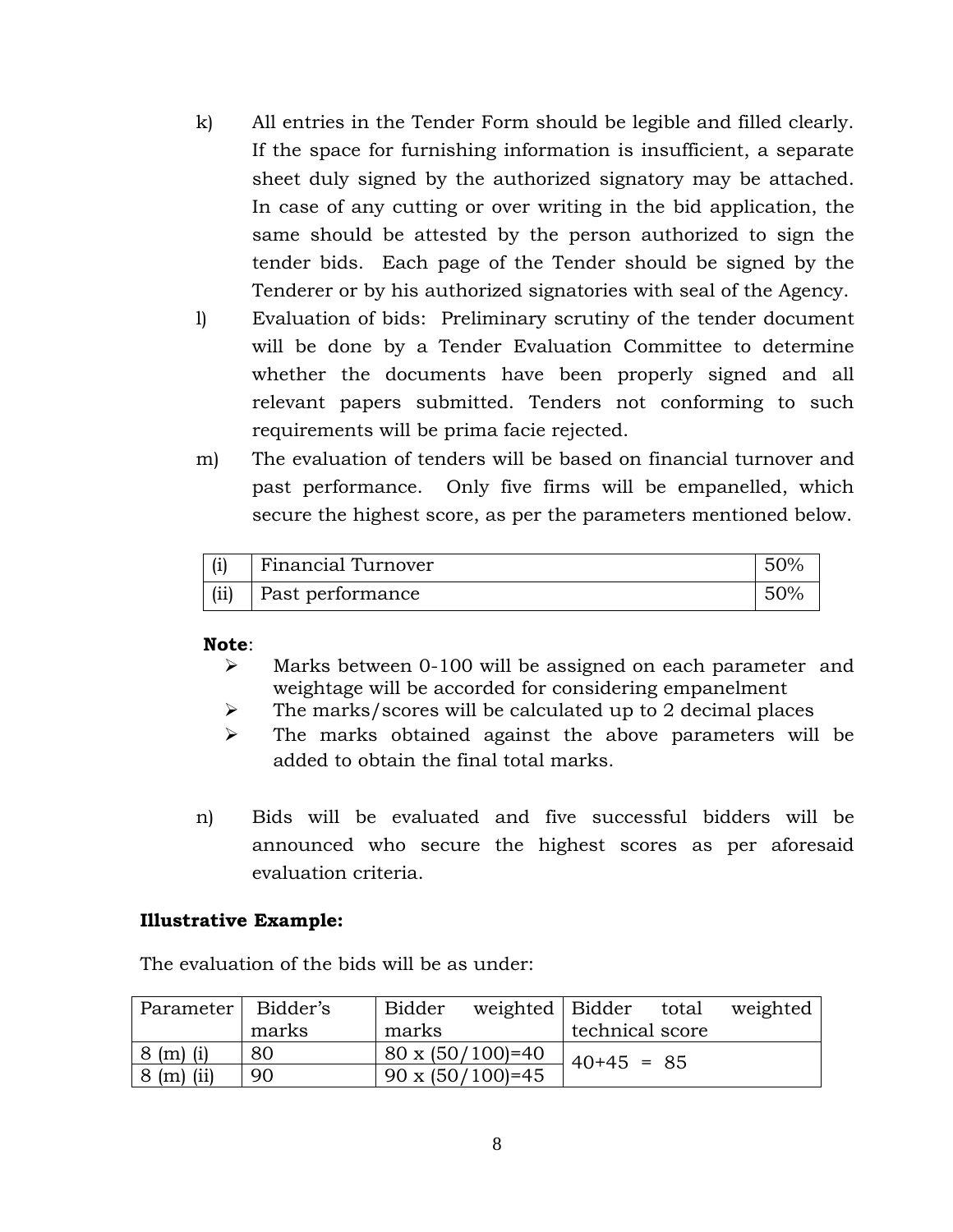9. The contract will initially be for a period of two years, extendable to a further period depending on the mutual agreement of the UIDAI and the agency. During the period of agreement, the terms and conditions of the contract will not be subjected to any change.

10. No advance payment will be made to the advertising agency for any of the work assigned by the UIDAI.

12. In the event of any dispute between the agencies and UIDAI in the empanelment process the decision of the Director General, UIDAI shall be final and binding.

13. The UIDAI reserves the right to reject any application without assigning any reason

\*\*\*\*\*\*\*\*\*\*\*\*\*\*\*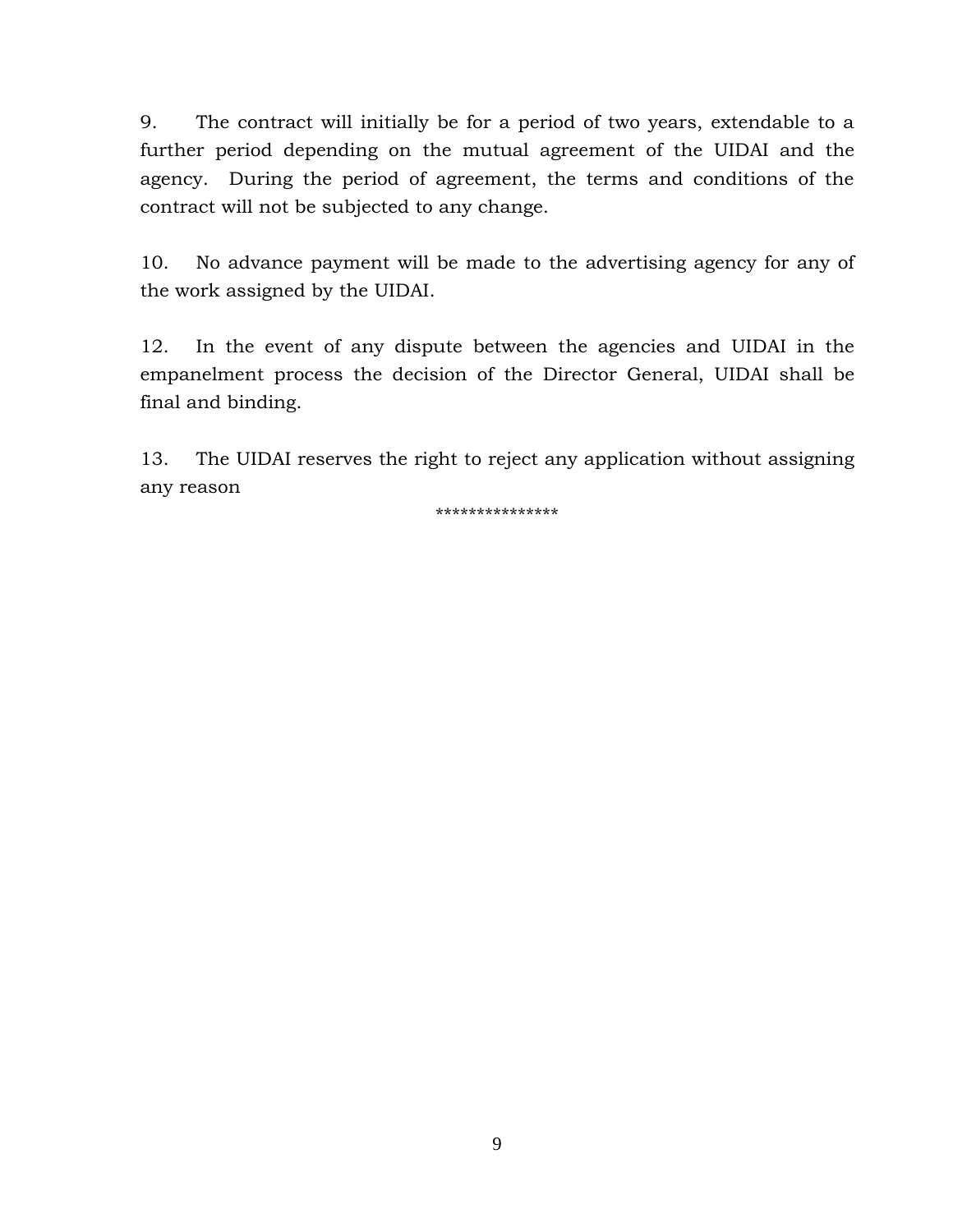## **Annexure-I**

## **APPLICATION FORM**

- 1. Name of the Advertising Agency:
	- Whether Proprietorship / Pvt. Ltd./ Ltd. Co.
	- Constitution
	- Name of the Director / In-charge

• Name(s) of the contact person(s) *(Proof of incorporation of the firm / company (Articles of Association); attested by the authorized signatory may be enclosed)*

- 2. Year of Establishment :
- 3. Registration Number (if any):
- 4. Head office:
	- Address
	- Telephone No.(s)
	- Fax No.
	- E-mail
- 5. Details of Branch(es), if any :
	- Address
	- Telephone Nos.
	- Fax No.

*(Separate list may be enclosed in case the space provided is not sufficient)*

- 6. INS Accreditation No………… Year………….. Validity................
- 7. Letter/Reference No. of empanelment with DAVP.
- 8. Staff strength (full time)
- 9. Annual Turnover of last two years in Print Media (Provide a documentary proof):
	- 2008-09:
	- $\bullet$  2009-10: